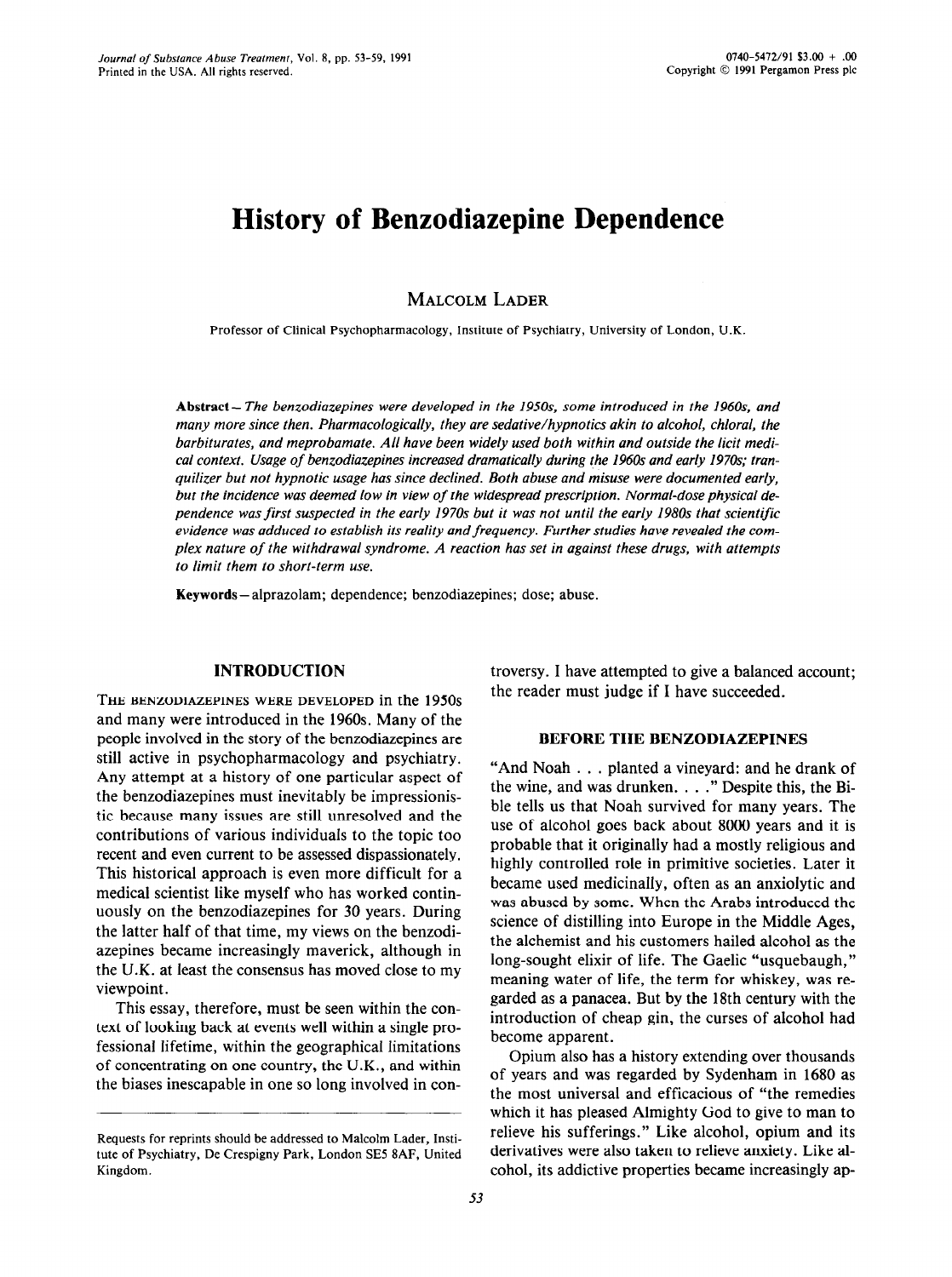parent. During the 191th century, De Quincey, a habitue, dubbed it "dread agent of unimaginable pleasure and pain."

The 19th century also witnessed the effects of the Industrial Revolution, transforming alchemy into chemistry and old wives' nostrums into pharmaceutical remedies. Nitrous oxide was introduced as a dental and surgical anesthetic, as were ether and chloroform. The first psychotropic drug to institute the noble tradition of introduction by mistake was bromide. Because potassium bromide was believed to lessen sexual urges and because epilepsy was thought to be a consequence of masturbation, bromides were introduced by Locock for the treatment of epilepsy, apparently with gratifying results! By the 187Os, bromides were used very widely as sedatives and, again, the dependence potential eventually became apparent.

Two organic chemicals were synthesized and introduced as sedatives. Chloral hydrate has retained some usage in its solid derivative forms in the elderly; paraldehyde, however, is obsolete: both are associated with abuse and dependence.

The most widely used synthetics were the barbiturates. Barbituric acid was prepared by Adolf von Baeyer working in Kekule's laboratory. The first hypnotic barbiturate, Barbital ("Veronal"), was introduced by Fischer and von Mering in 1903, followed by phenobarbital ("Luminal") in 1912. Amobarbital came on the market in 1923. About 2500 barbiturate compounds were synthesized over the succeeding years and about 50 were marketed, of which a dozen or so survive. The dependence-producing potential of these compounds became increasingly apparent and together with alarm over the dangers in overdose led to campaigns in the 1970s to replace the barbiturates with the benzodiazepines. Other compounds with similar pharmacological properties were introduced but met a similar fate as their dependence potential and toxicity became apparent. They include ethchlorvynol, ethinamate, carbromal, glutethimide, methyprylon, and methaqualone.

The story of meprobamate, in retrospect, seems like a dress rehearsal for that of the benzodiazepines. This story begins with the discovery of mephenesin in 1946 by Berger and Bradley (Berger, 1970). Mephenesin is a muscle relaxant with too short a duration of action for clinical use in anxiety disorders. Meprobamate ("Miltown", "Equanil") was developed in 1950 as a longer-acting compound. It was widely promoted and widely prescribed as an anxiolytic, but was found to have an alarming dependence potential. By 1964, there existed "ample evidence that it could induce physical dependence in man" (Essig, 1964). Although still available, and indeed quite widely used in some countries because of its cheapness (as are the barbiturates), it has been largely supplanted by the benzodiazepines.

## **THE INTRODUCTION OF THE BENZODIAZEPINES**

The story of the benzodiazepines begins in Cracow in Poland in the mid-1930s. Dr. Leo Sternbach was working on a chemical grouping called the heptoxdiazines (Sternbach, 1980). He went to the USA and resumed work on these compounds in the Chemical Research Department of Hoffmann-La Roche, U.S.A. in Nutley, New Jersey. They seemed biologically inactive. However, one Ro#5-0690, was investigated further and in 1957 was found to have hypnotic, sedative, and antistrychnine effects similar to those of meprobamate (Cohen, 1970). To the surprise of the chemists, this compound was found to have undergone a molecular rearrangement to become a 1:4 benzodiazepine.

The first clinical tests nearly led to the drug (then called methaminodiazepoxide, and later called chlordiazepoxide) being discarded because it was given in too large a dose to geriatric patients, resulting in dysarthria and ataxia. Eventually, its clinical effectiveness was established, and it was introduced in 1960. Its even more successful congener, diazepam, followed in 1963.

Many other compounds were introduced either as daytime anxiolytics ("tranquilizers") or nighttime hypnotics or both. The most successful have been nitrazepam, flurazepam, temazepam, and triazolam as hypnotics, and diazepam, lorazepam, and alprazolam as tranquilizers. The last is the current market leader in terms of value. The dates of introduction in the U.K. of various benzodiazepines in terms of dosage forms are shown in Table 1. The market for anxiolytics is currently worth \$2 billion worldwide, that for hypnotics \$650 million.

## **THE GROWTH OF BENZODIAZEPINE USAGE**

There is no doubt that the usage of benzodiazepines increased dramatically during the 1960s and early 1970s. This gave rise to the perception that the widespread use of anxiolytics and hypnotics is a new phenomenon, reflecting the latter half of the 20th century as an "Age of Anxiety." Nothing could be further from the truth. The growth in benzodiazepine usage has been almost entirely at the expense of older products, notably the barbiturates. This change was encouraged by the pharmaceutical industry as newer, more profitable benzodiazepines replaced the older barbiturates.

In 1975, the year in which benzodiazepine sales peaked in the U.S.A., total anxiolytic and hypnotic sales accounted for about 10% of all prescriptions, only a percent or so higher for those in the 1950s and 1960s. Since 1975, sales of anxiolytics declined until about 1981 and have since risen slightly. In the U.K.,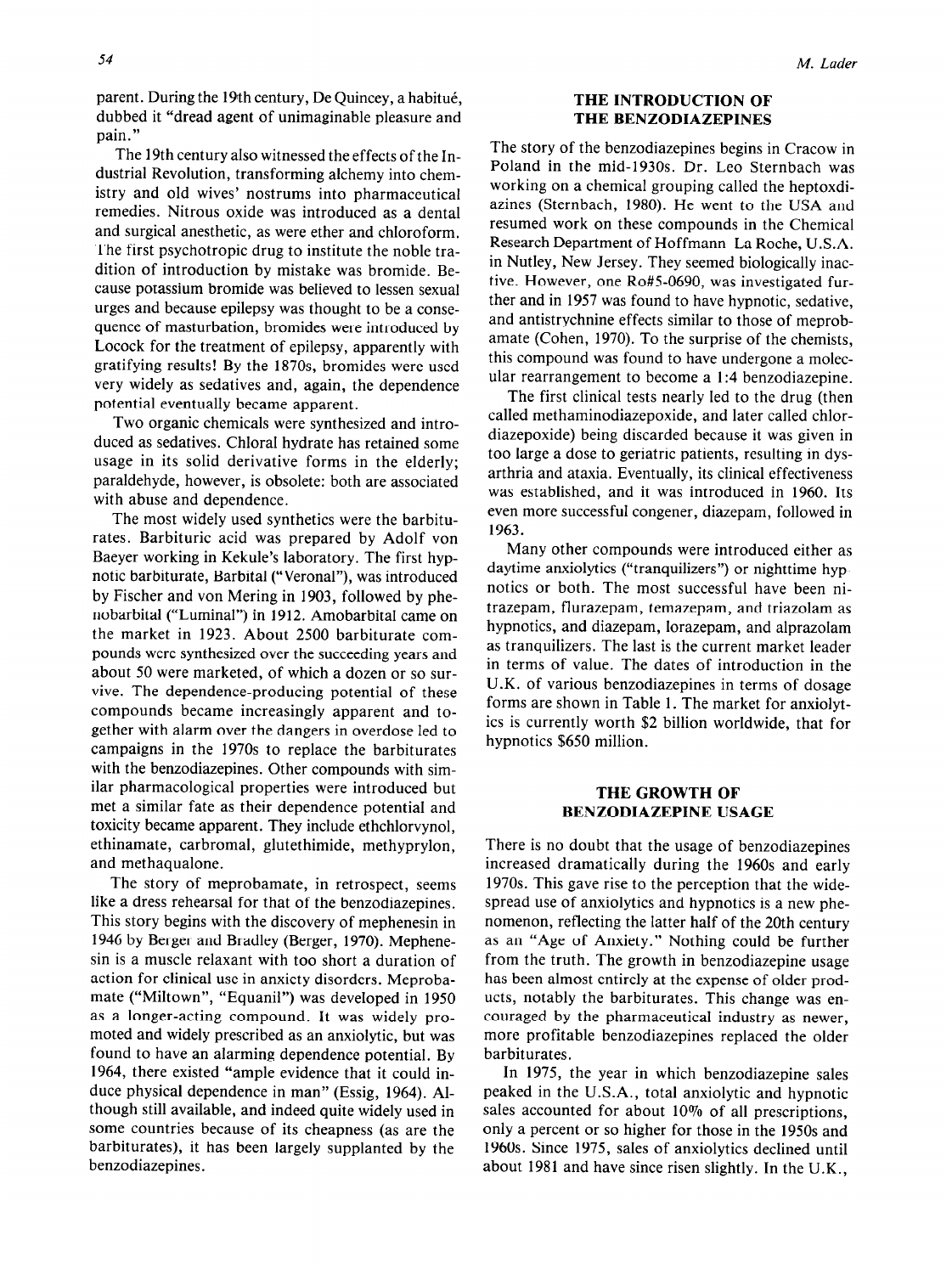**TABLE i Year of Introduction of Benzodiazepines to U.K.** 

| Generic Name         | Brand<br>(Manufacturer)   | Sold Since |
|----------------------|---------------------------|------------|
| 1. Chlordiazepoxide  | Librium et al.<br>(Roche) | 1960       |
| 2.<br>Diazepam       | Valium et al.<br>(Roche)  | 1963       |
| З.<br>Nitrazepam     | Mogadon et al.<br>(Roche) | 1965       |
| 4.<br>Oxazepam       | Serenid<br>(Wyeth)        | 1966       |
| 5.<br>Medazepam      | Nobrium<br>(Roche)        | 1971       |
| 6.<br>Lorazepam      | Ativan et al.<br>(Wyeth)  | 1972       |
| 7. Clorazepate       | Tranxene<br>(Boehringer)  | 1973       |
| 8.<br>Flurazepam     | Dalmane<br>(Roche)        | 1974       |
| Temazepam<br>9.      | Euhypnos<br>(FCE)         | 1977       |
|                      | Normison<br>(Wyeth)       | 1977       |
| Triazolam<br>10.     | Halcion<br>(Upjohn)       | 1979       |
| Clobazam<br>11.      | Frisium<br>(Hoechst)      | 1979       |
| Ketazolam<br>12.     | Anxon<br>(Beecham)        | 1980       |
| 13.<br>Lormetazepam  | Noctamid<br>(Schering)    | 1981       |
| Flunitrazepam<br>14. | Rohypnol<br>(Sauter)      | 1982       |
| 15.<br>Bromazepam    | Lexotan<br>(Roche)        | 1982       |
| 16.<br>Prazepam      | Centrax<br>(Warner)       | 1982       |
| 17. Alprazolam       | Xanax<br>(Upjohn)         | 1983       |

prescriptions are mostly dispensed through the National Health Service. About 15% of all prescriptions are for hypnotics and anxiolytics. Again this figure has hardly changed in the past decades. Prescriptions for anxiolytic benzodiazepines in the U.K. have fallen considerably since 1975, but those for hypnotics have remained steady. Indeed, now, more prescriptions are written for hypnotics than for anxiolytics.

Nevertheless, such replacement of one group of sedative/hypnotics for another is no reason for complacency. Firstly, the use of medicines generally has been increasing, partly but not entirely as a result of changing demography, with an increasing proportion of elderly in the population. Therefore, the absolute amount of anxiolytic and hypnotic use has been increasing in many Western countries. Secondly, much of the usage of sedatives and hypnotics may always have been excessive and inappropriate, perhaps based on habituation and dependence.

#### **ABUSE AND DEPENDENCE**

The confusions and controversies that have attended the history of benzodiazepine dependence reflect those more generally in the addiction field (Lader, 1988). The lack of consensus among experts concerning the dependence potential of the benzodiazepines hinges on whether the reality of normal therapeutic dose physical dependence can be established to each expert's satisfaction. Until recently, dosage escalation was regarded as a cardinal and essential feature of dependence, that is, tolerance was inextricably linked to dependence and abuse.

Consequently, it is helpful to distinguish, however arbitrarily, between three main conditions:

- *Drug abuse* with regular or intermittent selfadministration of large doses of benzodiazepines, outside the medical context. Drug-seeking behavior is the rule.
- *Drug misuse* with regular oral ingestion of large amounts of benzodiazepines, sometimes but not always obtained on prescription. Such usage typically starts within the medical context, but the dosage is increased beyond normal therapeutic levels. If supplies are restricted, drug-seeking behavior ensues.
- *Physical dependence* at normal therapeutic doses as manifested by a withdrawal syndrome of the sedative/alcohol type on discontinuation, abrupt or tapered. Drug-seeking behavior will occur if injudicious attempts are made to restrict the supply. Too often, data obtained concerning one type of

problem has been used injudiciously to support a viewpoint concerning another type of dependence.

## **ABUSE OF BENZODIAZEPINES**

The scientific literature contains many instances of benzodiazepine abuse. Marks collected 151 cases worldwide of benzodiazepine dependence within the framework of multiple drug abuse or alcoholism, plus 250 less definite cases (Marks, 1978). As he points out, assigning individual cases to the "abuse" or "therapeutic" groups is difficult. It is unclear how many people become dependent within the clinical situation, and then resort to the "black market" for excess illicit supplies. Furthermore, the nature and degree of possible benzodiazepine dependence in people who are currently dependent on other drugs and/or alcohol is difficult to estimate.

According to Cooperstock and Hill (1982), polydrug use was a common pattern among some benzodiazepine users. One common pattern that emerged in the 1970s was for opioid abusers to use oral benzodiazepines to "come down" from the "high." However, in the 1980s in the U.K. a more serious abuse emerged. Temazepam was available in liquid-filled capsules and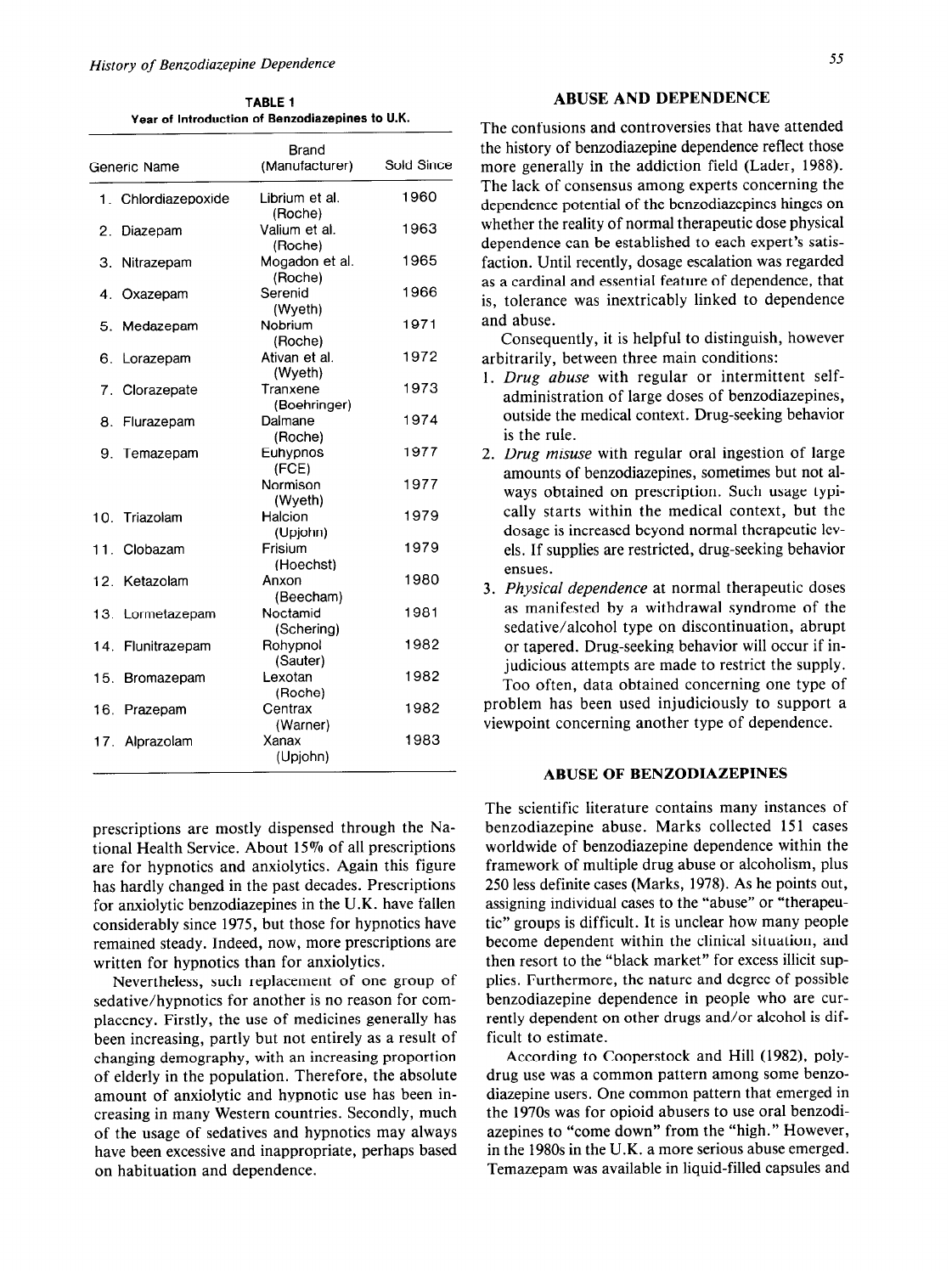abusers were extracting the fluid and injecting it intravenously. The burgeoning problem was contained by reformulating the capsules to contain a solid but rapidly absorbed form of temazepam.

In many countries, abuse of benzodiazepines gave rise to alarm and was instrumental in the World Health Organization's recommending the scheduling of benzodiazepines in the early 1980s. Signatories to the 1971 Convention on Psychotropic Substances have brought in Scheduling Regulations, usually of a fairly mild nature.

## **HIGH-DOSE DEPENDENCE**

Two studies carried out in the early 1960s established the potential of the benzodiazepines to induce a physical dependence state when the drug was given in high dose for several weeks. The first involved 36 chronically ill psychiatric patients who were administered 300 to 600 mg/day of chlordiazepoxide for 2 to 6 months (Hollister, Motzenbecker, & Degan, 1961). These doses are several times the usually recommended clinical dose, but the patients tolerated them. The drug was abruptly discontinued in 11 patients with singleblind placebo substitution but because of the long elimination half-lives of some of the active metabolites of chlordiazepoxide, bodily concentrations presumably took some time to dissipate. Depression supervened in 6, and aggravation of the psychoses in 5. Insomnia, agitation, and loss of appetite developed in other patients, and major convulsions supervened in three. Symptoms started about 2 days after cessation of the benzodiazepine, became severe between the 4th and 8th days, and had largely waned by day 10. Parallel data were obtained in the second study involving high doses of diazepam (Hollister, Bennett, Kimbell, Savage, & Overall, 1963).

Thus, the existence of physical dependence in patients taking high doses of benzodiazepines was established right from the initiation of benzodiazepine use. However, as Hollister was to emphasize later, these studies involved very artificial conditions of forced high-dose use for several months. What such studies cannot tell us is how many patients who are started on therapeutic courses of benzodiazepines escalate their doses to such high levels that physical dependence is inevitable.

Throughout the 1960s and 197Os, the scientific literature is peppered with case reports of patients who had escalated their dose of tranquilizer to above the upper limit of the recommended therapeutic range. For example, Peters and Boeters (1970) described eight cases of physical dependence on diazepam, average dose 60-80 mg/day. In another study of two patients, withdrawal from 60 and 120 mg, respectively, was accompanied by convulsions and confusional states (Venzlaff, 1972). Woody and his colleagues (Woody,

O'Brien, & Greenstein, 1975) described two patients taking 100-l 50 mg of diazepam daily who developed insomnia, tremor, and grand ma1 seizures on stopping the medication. Bliding (1978) encountered four cases of withdrawal reactions from oxazepam, the most prominent symptoms being anxiety, tension, tremor, and palpitations. Patients within the high-dose category have typically taken 2-5 times the recommended therapeutic doses of the various benzodiazepines.

However, little notice was taken of these reports. Part of the problem was the widespread perception of the safety of the benzodiazepines. During the 196Os, the medical profession realized that the benzodiazepines were surprisingly safe in overdosage, compared with their predecessors, the barbiturates. This awareness coincided with a pandemic of suicidal attempts, particularly in young women. So impressed were the British doctors that they mounted a campaign under the auspices of the British Medical Association to phase out the barbiturates. Implicit in that initiative in the mid-1970s was acquiescence in the growth in use of the benzodiazepines.

Coupled with many reports of the safety of benzodiazepines was the paucity of reports on abuse and misuse, with escalation of dosage. Despite the several hundred reports in the literature, Marks (1978) claimed that only 118 of those published up to mid-1977 contained fully verified cases of physical dependence with a definite withdrawal syndrome or carefully documented cases of psychological dependence. He concluded reassuringly:

Dependence on benzodiazepines occurs rarely under conditions of clinical use and then usually only after prolonged administration at above average dosage. Clinically it resembles that described as "barbiturate" or "alcohol-barbiturate" type. . . . (p. 1)

The dependence risk with benzodiazepines is very low and is estimated to be approximately one case per 5 million patient months "at risk" for all recorded cases and probably less than one case per 50 million months in therapeutic use.  $\ldots$  (p. 2)

This anodyne conclusion was almost entirely based on patients who had escalated their dose beyond therapeutic levels, that being the way they had come to medical notice. Although there was criticism of Marks's conclusion at the time, pointing out that case reports are a useless epidemiological reference frame (Benzodiazepine withdrawal, 1979), most prescribers accepted it as consistent with their clinical experience: patients did stay on the same dose indefinitely, tolerance was uncommon, and therefore dependence was unlikely.

About this time, the U.K. Regulatory Authorities became concerned about the extensive long-term use of benzodiazepines. Following the lead of the Institute of Medicine (USA) and the conclusions of the White House Office of Drug Policy and the National Insti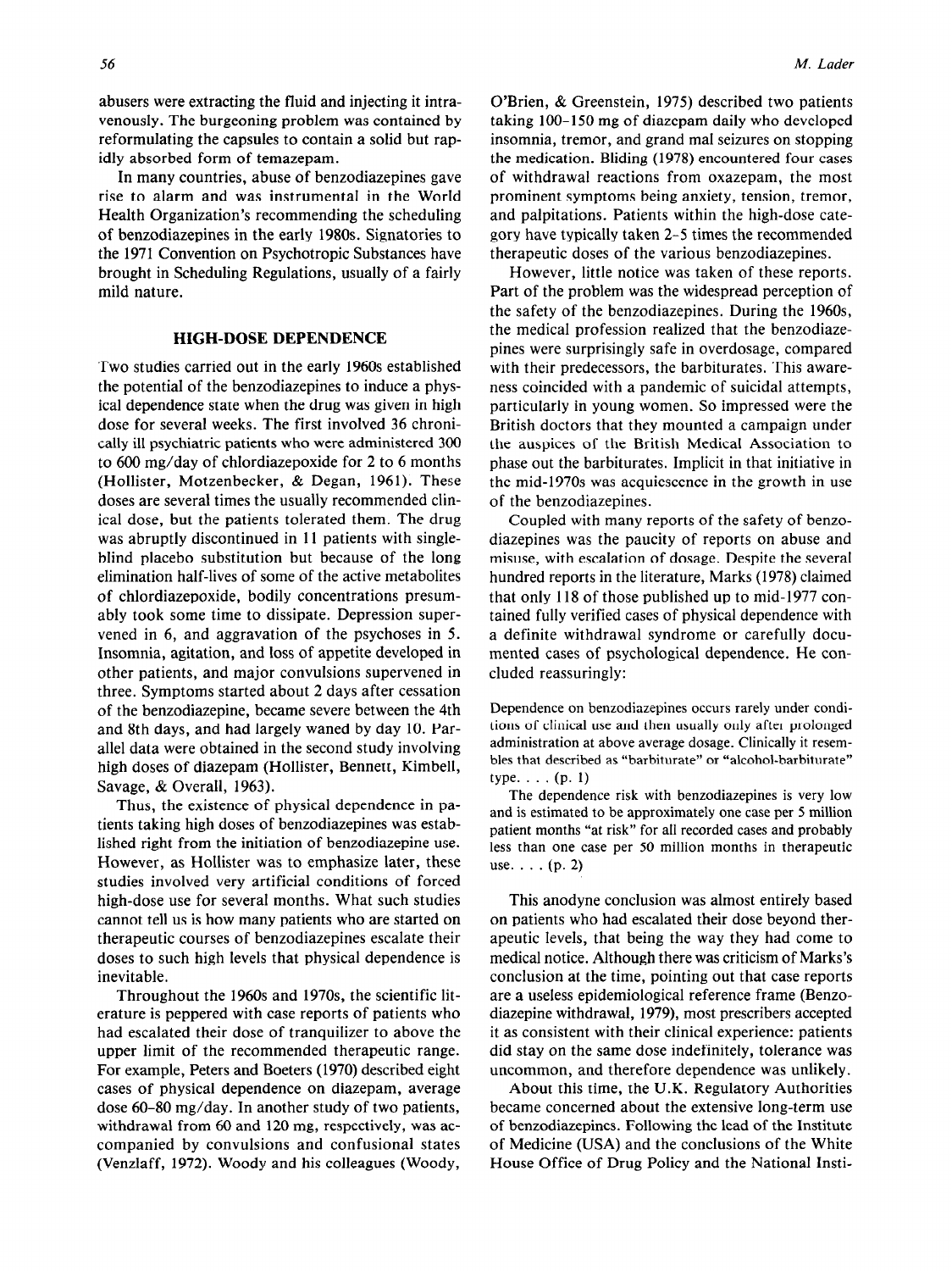tute of Drug Abuse (USA), the Committee on Review of Medicines (1980) concluded that there was little evidence that hypnotics retained their sleep-promoting properties within 3 to 14 days of continuous use or that anxiolytics were effective beyond 4 months. However, in the absence of proper epidemiological surveys, they concurred with Marks's low estimate of dependence risk. They were particularly concerned, however, with the question of withdrawal symptoms and urged gradual withdrawal even after short courses of benzodiazepines at therapeutic doses.

By the middle of 1981, the number of publications on benzodiazepines had risen substantially, the tally of cases had doubled, and Marks (1983) partly recanted.

## **NORMAL-DOSE DEPENDENCE**

The extensive usage of the benzodiazepines was beginning to raise doubts in a few clinicians' minds by the early 1970s. Astute observers noted an increasing cohort of long-term users. The oft-repeated assertion that this just reflected the chronic nature of anxiety disorders failed to reassure some. But the alternative explanation-that patients could become physically dependent on therapeutic doses-was so dissonant with accepted teachings on dependence that it was dismissed by almost all authorities.

However, one study, that of Covi and his colleagues (Covi, Lipman, Pattison, Derogatis, & Uhlenhuth, 1973) was consistent with this view. In this study and a preceding one (Covi, Park, Lipman, Uhlenhuth, & Rickels, 1969), a minor withdrawal syndrome was found in anxious patients discontinuing chlordiazepoxide after 20 weeks' use. None of the patients took more than the prescribed dose. The authors also raised the possibility that patients who persist with benzodiazepine treatment may represent an "addictive personality type," although they had no data to support this speculation. These studies, both prospective, should have received more attention. However, Covi and his colleagues stressed the minor nature of the symptoms, did not design their studies specifically to evaluate withdrawal, and wrote up their results in a complex and confusing way. Furthermore, the patients had been treated with other psychotropic drugs, such as phenobarbital. The study failed to make an impact.

Another publication comprised a review of the literature on diazepam dependence and then a survey of 50 diazepam users (Maletzky & Klotter, 1976). The review of literature is admirably critical and points out that none of the studies reviewed used controls sufficient to disprove the possibility that diazepam induced dependence. Their own study comprised an interview of 50 patients taking diazepam. The data show clearly that patients tended to increase their dosage and had difficulty discontinuing, experiencing anxiety, tremor,

and insomnia. The authors argue cogently that this constitutes a withdrawal syndrome because sometimes the patient had been free of anxiety when the drug was initially prescribed or the initial anxiety had resolved. Also, many of the patients (17 of 24 who had attempted discontinuation) complained of new symptoms. There were no predictors of drug use or dependence. This study should have had a major influence, setting the alarm bells ringing among the medical profession. It did not. The authors themselves state:

The retrospective, uncontrolled nature of most of the data reported herein makes this study merely suggestive (p. **111).** 

The authors point out the need for a prospective, systematic study, affirmed their intention to do so, but never did. Finally, the report was published in a specialist journal in the addiction field and did not come to general attention.

Two clinicians in the U.K. continued their jeremiad. I wrote a paper entitled "Benzodiazepines – The opium of the masses?" (Lader, 1978), and an ex-associate of mine, Peter Tyrer, drew attention to the "Benzodiazepine Bonanza." Almost simultaneously, we instituted studies to explore the possibility that long-term benzodiazepine users might be physically dependent and undergo definite withdrawal reactions of the sedative/ hypnotic type, similar to those associated with barbiturate and alcohol use. Tyrer conducted his studies within a clinical context substituting placebo (or propranolol) for diazepam or lorazepam (Tyrer, Rutherford, & Huggett, 1981). My own studies were laboratorybased (Petursson & Lader, 1984). These studies established unequivocally that normal-dose dependence as manifested by a physical withdrawal syndrome was a real entity and supervened even if the dosage was tapered off. Tolerance with escalation of dosage was not a prerequisite for physical dependence. Indeed, one of our studies compared the withdrawal syndromes in small groups of patients withdrawing from high- or low-dose usage: the syndromes were identical (Hall-Strom & Lader, 1981).

It became accepted that normal-dose benzodiazepine could occur, but controversy raged as to whether this was a common feature. Certainly, the patients I studied were in a way self-selected- that is, they had tried to stop their medication, had withdrawal symptoms, reinstituted their drug, and sought my help. It was impossible to know whether this was the tip of a very large iceberg or whether these patients were uncommon. More recent studies such as that by Busto, Sellers, Naranjo, Cappell, Sanchez, & Simpkins (1986) have established that about 15%-25% of long-term (over 12 months) users undergo a definite withdrawal syndrome. Only a few percent experience major distress. However, no large-scale prospective studies have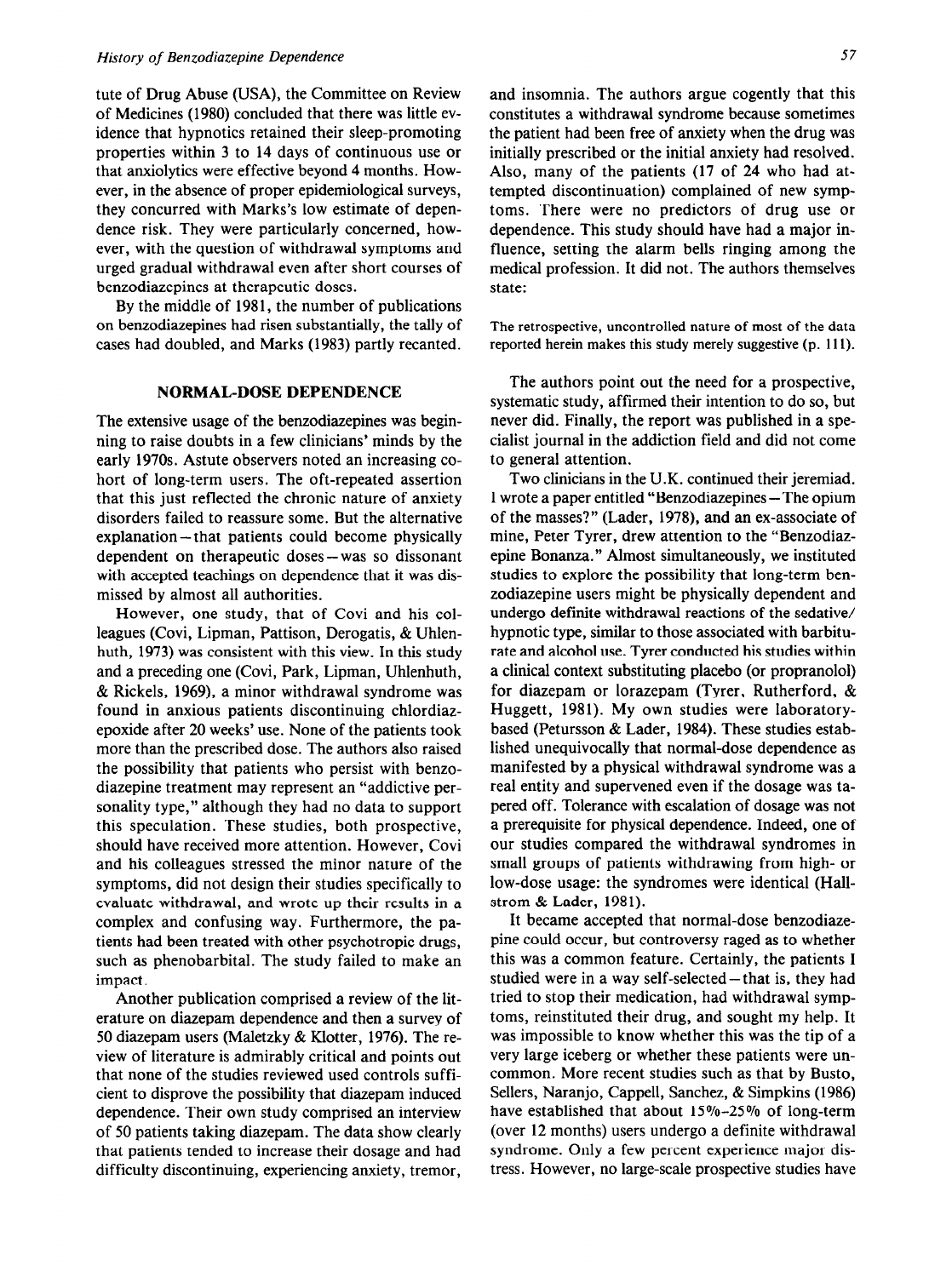been carried out to establish with any precision the precise parameters of the epidemiology of benzodiazepine withdrawal.

A further development has been the realization that withdrawal may be prolonged (Ashton, 1984) or associated with major depressive disorder (Olajide  $\&$ Lader, 1984).

Recently, appreciation of the hazards of long-term benzodiazepine usage has led to parallel guidelines being issued by the U.K. Committee on Safety of Medicines and the Royal College of Psychiatrists. These guidelines restrict benzodiazepines to short-term use, stress the need to establish a definite indication, and warn against abrupt withdrawal. In similar vein, in the U.S.A., Schweizer, Case, & Rickels (1989) have averred "we have unpublished data which demonstrate that many patients, once they have been withdrawn from their maintenance benzodiazepines, show more improvement on clinical measures of anxiety and depression than they did during their chronically medicated state."

The widespread usage of the benzodiazepines has inevitably led to thousands of people becoming dependent, perhaps 500,000 in the U.K. and twice that number in the U.S.A. where long-term use is less common. Patients who have become dependent and have either been unable to withdraw or have only done so with great symptomatic distress justifiably feel aggrieved against their doctors and the benzodiazepine manufacturers for not warning them about the risk. In the U.K. about 2000 people have started legal proceedings, coordinated by about 300 firms of lawyers. It is the largest civil action ever.

It is interesting to examine the different attitudes towards benzodiazepine use between the U.K. and U.S.A. The U.S.A. has also seemed more concerned about abuse and high-dose use of benzodiazepines reflecting the much greater drug addiction problem in general there (American Psychiatric Association, 1990). The U.K. has concentrated its attention on normal-dose benzodiazepine dependence partly because most of the early and original research was carried out in the U.K. and was effectively publicized, and partly because chronic usage is high. Yet, other countries where usage is even higher, such as Belgium and France, seem blissfully unaware of the problem.

The situation in the U.S.A. will change. The leading benzodiazepine there is now alprazolam, which like lorazepam is highly potent and appears to be associated with more dependence problems than, say, diazepam. Usage of alprazolam in high dosage for long periods in the management of panic disorders must inevitably lead to a dependence problem of major proportions. Severe reactions such as seizures and delirium may follow abrupt discontinuation (Breier, Charney, & Nelson, 1984; Levy, 1984; Noyes, Perry,

Crowe, Coryell, Clancy, Yamada, & Gabel, 1986). In one interesting account, withdrawal delirium from alprazolam was unresponsive to diazepam, and the alprazolam itself had to be reinstituted (Zipursky, Baker, & Zimmer, 1985).

In clinical studies, withdrawal from alprazolam needs careful management. In one study 15 of 17 patients had recurrent or increased panic attacks and 9 had significant new withdrawal symptoms (Fyer et al., 1987). Rebound anxiety was noted in 22% of patients undergoing a 4-week taper from alprazolam; in 28% rebound panics occurred. Out of 33 patients, 4 had three or more significant withdrawal symptoms (Pecknold & Swinson, 1986). In a large-scale multicentre alprazolam/placebo comparison, a subset of 126 patients was carefully studied during and after a 4-week taper period (Pecknold, Swinson, Kuch, & Lewis, 1988). Of the 60 alprazolam-treated patients,  $16 (27%)$ experienced rebound panic attacks, and 21 (3570) had some form of withdrawal syndrome although it was marked in only 6.

Along with withdrawal and rebound at the end of alprazolam treatment, attention has been drawn to daytime interdose symptom recurrence with an increasingly short period of drug effectiveness, so-called "clock watching." Presumably tolerance with rebound occurs after each dose: this is characteristic of shorteracting benzodiazepines. Related to this is early morning "rebound"-patients wake feeling anxious and shaky until they take their first dose of the day.

Will history repeat itself with alprazolam and the last decade of the 20th century see a major dependence problem in the U.S.A. and elsewhere? Let us hope that this time we are sufficiently forewarned to limit the duration and the dosage of alprazolam to the minima.

### **REFERENCES**

- American Psychiatric Association (1990). *Tusk force report on benzodiazepine dependence, toxicity, and abuse.* Washington, DC: Author.
- Ashton, H. (1984). Benzodiazepine withdrawal: An unfinished story. *British Medical Journa/,* 288, 1135-I 140.
- Benzodiazepine withdrawal [Editorial]. (1979). Lancet, 1, 196.
- Berger, F.M. (1970). Anxiety and the discovery of tranquilizers. In F.J. Ayd & B. Blackwell (Eds.), *Discoveries in biological psychiatry* (pp. 115-129). Philadelphia: Lippincott.
- Bliding, A. (1978). The abuse potential of benzodiazepines with special reference to oxazepam. Acta Psychiatrica Scandinavica, 60 (Suppl. 274), 111-116.
- Breier, A., Charney, D.S., & Nelson, J. C. (1984). Seizures induced by abrupt discontinuation of alprazolam. *American Journal of Psychiatry, 141, 1606-1607.*
- Busto, U., Sellers, E.M., Naranjo, C.A., Cappell, H.D., Sanchez, C.M., & Simpkins, J. (1986). Patterns of benzodiazepine abuse and dependence. *British Journal of Addiction, 81, 87-94.*
- Cohen, I.M. (1970). The benzodiazepines. In F.J. Ayd & B. Black-